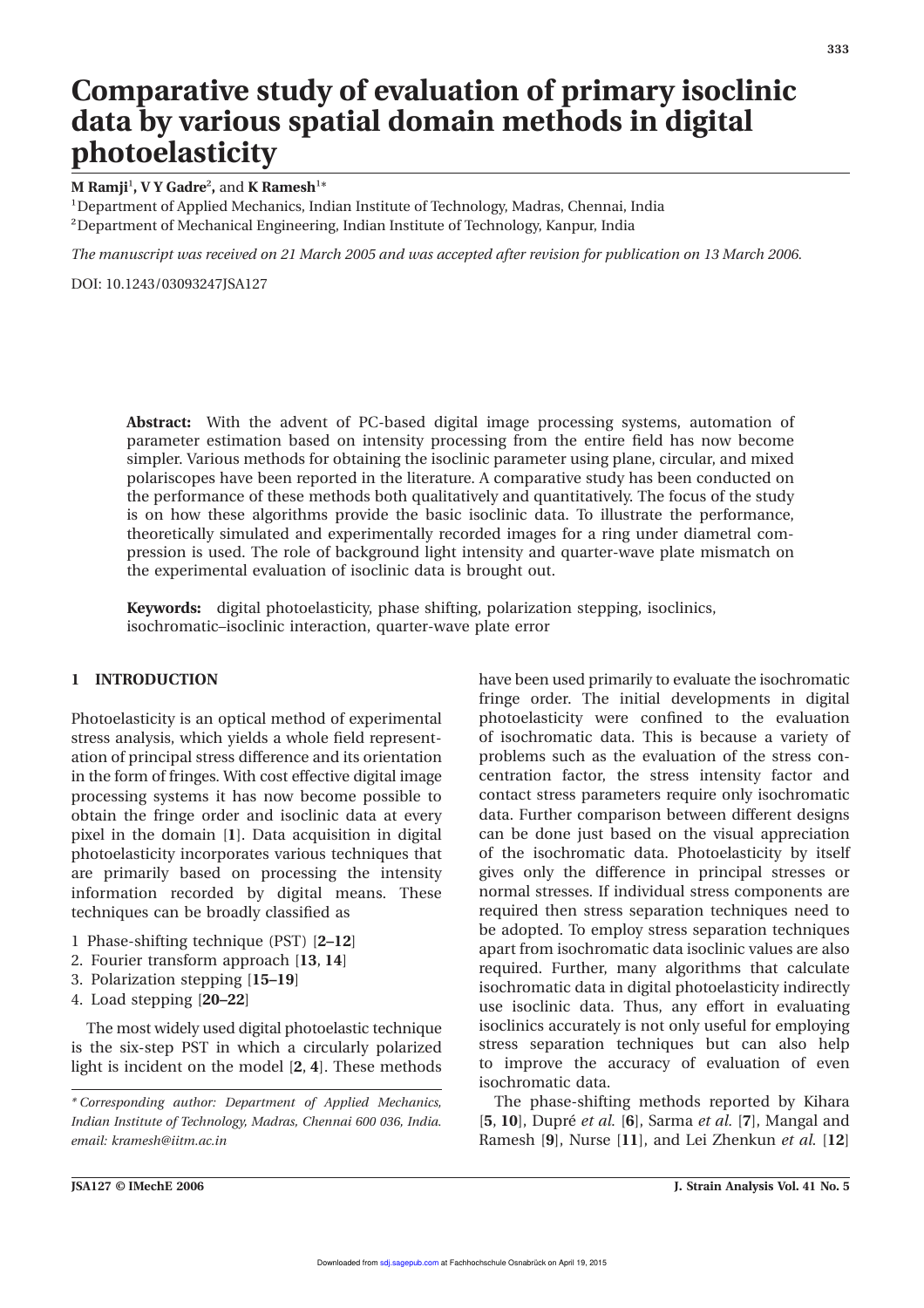use a plane polarized light incident on the model images. The study is done under similar conditions for data acquisition. Of these methods, Kihara and to obtain a comparative statement. This comparison Dupré et al. have also included a quarter-wave plate is done for the evaluation of the isoclinic parameter apart from an analyser to analyse the exit light from only. The focus is on how these algorithms provide the model. Among all these phase-shifting methods the basic isoclinic data. Though the basic isoclinic only Lei Zhenkun *et al.* have used a white light data can be improved by appropriate post-processing, for model illumination while others have used a the use of post-processing methods [**19**, **23**, **24**] in monochromatic light source. isoclinic evaluation is not considered in the present

Lesniak and Zickel [**14**] lies in the frequency domain. wave plate mismatch on processing the experi-The Fourier transform technique of Morimoto mentally recorded intensity patterns is highlighted. et al. [13] requires a large number of images to be For completeness, the various optical arrangements processed and it is yet to acquire wider acceptance used and the method of isoclinic calculation from among digital photoelasticians. In polarization the intensity information by various methods are stepping, the polarizer and analyser are either kept briefly summarized. crossed [**15–17**] or parallel [**18**]. In order to minimize The use of phase-shifting techniques for designing the isochromatic interaction on isoclinic evaluation, digital polariscopes has come to stay and many comthe use of multiple loads [**9**] or multiple wavelengths mercial polariscopes have adopted this technique [**10–12**, **19**] are suggested. Although load-stepping [**25–28**]. Thus identification of algorithms that provide [**20–22**] methods are generally developed for fractional more accurate primary isoclinic data would be of retardation determination, Mangal and Ramesh [**9**] interest to commercial polariscope designers. proposed the use of multiple loads to minimize the interaction of isochromatics on the evaluation of

Evaluation of the isoclinic parameter is comparatively easy while determining it manually, but **POLARISCOPE** automated evaluation has several problems. A comparative study of the algorithms mentioned would<br>help in identifying those algorithms that have a ling in digital photoelasticity is shown in Fig. 1. In PST help in identifying those algorithms that have a minimal problem in the evaluation of isoclinics methods based on circular polariscopes, the first due to numerical inaccuracies and interaction of quarter-wave plate is kept at either  $\zeta = 135^\circ$  or 45°. isochromatics in isoclinic evaluation. With this in Using Jones' calculus (for  $\xi = 135^{\circ}$ ) the intensity of view, for a few selected spatial domain methods, light transmitted is [**1**] theoretically simulated phase-shifted images are generated to check the numerical behaviour of these techniques. For each of these methods, the isoclinics are also obtained from experimentally recorded

The methodology of Morimoto *et al.* [**13**] and study. The role of background intensity and quarter-

# isoclinics. **2 INTENSITY EQUATION FOR THE GENERIC**

$$
I_i = \frac{I_a}{2} + \frac{I_a}{2} [\sin 2(\beta - \eta) \cos \delta
$$
  
-  $\sin 2(\theta - \eta) \cos 2(\beta - \eta) \sin \delta$  (1)



**Fig. 1** Generic arrangement of a circular polariscope to employ phase-shifting methodology

**J. Strain Analysis Vol. 41 No. 5 JSA127 © IMechE 2006**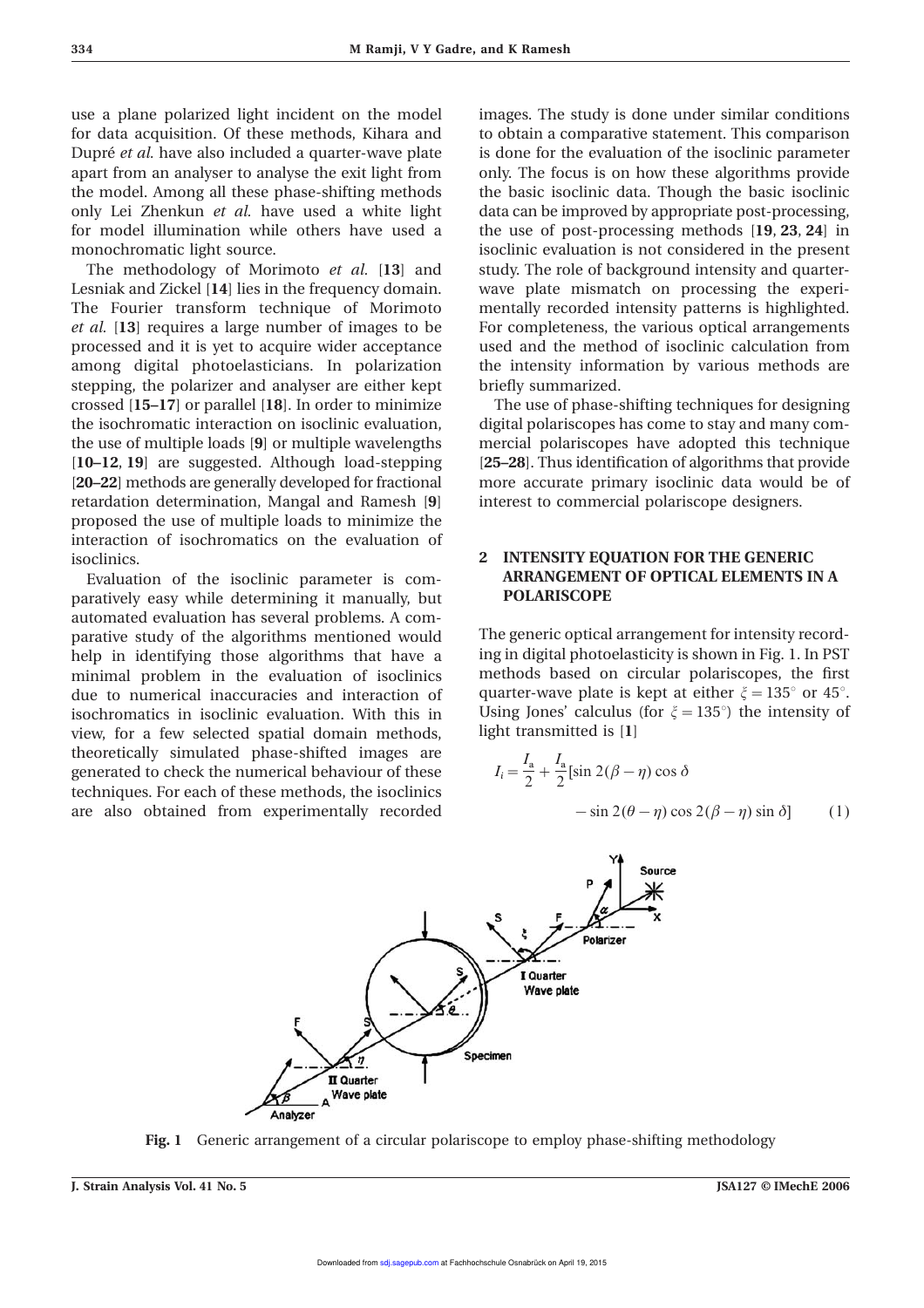Similarly, for a generic plane polariscope with the Patterson and Wang [**2**] and Ajovalasit *et al.* [**4**]. The polarizer at an angle  $\alpha$  and analyser at an angle  $\beta$ , algorithm by Ajovalasit *et al.* uses both left and right

$$
I_i = I_a \left[ \cos^2 \frac{\delta}{2} \cos^2 (\beta - a) + \sin^2 \frac{\delta}{2} \cos^2 (\beta + a - 2\theta) \right]
$$
\n(2)

In many algorithms, the influence of background light is modelled as an additional term  $I<sub>b</sub>$  in the intensity  $\qquad 3.2$  Optical arrangements of algorithms using the equation. **plane polariscope**

evaluation based on the circular polariscope are meter evaluation and the arc tangent function used the six-step phase-shifting algorithms proposed by is mentioned.

the intensity of light transmitted is [**1**] circularly polarized light. The optical arrangements for the above-mentioned six-step phase-shifting  $I_i = I_a \left[\cos^2 \frac{\delta}{2} \cos^2 (\beta - \alpha) + \sin^2 \frac{\delta}{2} \cos^2 (\beta + \alpha - 2\theta)\right]$  on the above-incredibile also has the equation to the optical arrangements, the table also has the equation for isoclinic parameter evaluation.

Many algorithms have been proposed for the **3 OPTICAL ARRANGEMENTS FOR CIRCULAR,** evaluation of isoclinics using a plane polariscope<br>PLANE, AND MIXED POLARISCOPES [7-13, 15-19]. Algorithms based on phase-shifting<br>polarization stepping using a monochromatic as well **3.1 Optical arrangements of algorithms using the** as a white light source are reported. The optical arrangements for some of the commonly used algorithms are given in Table 2. In addition to the The most commonly used algorithms for isoclinic optical arrangements, an equation for isoclinic para-

| ξ        | $\eta$             | β | Intensity equation                                                                                                                                                | Isoclinic evaluation    | Arc tangent function used |
|----------|--------------------|---|-------------------------------------------------------------------------------------------------------------------------------------------------------------------|-------------------------|---------------------------|
|          | Patterson and Wang |   |                                                                                                                                                                   |                         |                           |
| $3\pi/4$ | $\boldsymbol{0}$   |   | $\pi/4$ $I_1 = I_b + \frac{I_a}{2}(1 + \cos \delta)$ $\theta_c = \frac{1}{2} \tan^{-1} \left( \frac{I_5 - I_3}{I_1 - I_2} \right)$                                |                         | atan()                    |
| $3\pi/4$ | $\overline{0}$     |   | $3\pi/4$ $I_2 = I_b + \frac{I_a}{2}(1 - \cos \delta)$ $= \frac{1}{2} \tan^{-1} \left( \frac{I_a \sin \delta \sin 2\theta}{I_a \sin \delta \cos 2\theta} \right)$  |                         |                           |
| $3\pi/4$ | $\boldsymbol{0}$   |   | 0 $I_3 = I_b + \frac{I_a}{2}(1 - \sin 2\theta \sin \theta)$                                                                                                       | for sin $\delta \neq 0$ |                           |
| $3\pi/4$ |                    |   | $\pi/4$ $\pi/4$ $I_4 = I_b + \frac{I_a}{2}(1 + \cos 2\theta \sin \theta)$                                                                                         |                         |                           |
| $3\pi/4$ | $\pi/2$            |   | $\pi/2$ $I_5 = I_b + \frac{I_a}{2}(1 + \sin 2\theta \sin \delta)$                                                                                                 |                         |                           |
| $3\pi/4$ | $3\pi/4$           |   | $3\pi/4$ $I_6 = I_b + \frac{I_a}{2}(1 - \cos 2\theta \sin \delta)$                                                                                                |                         |                           |
|          | Ajovalasit et al.  |   |                                                                                                                                                                   |                         |                           |
| $3\pi/4$ |                    |   | $\pi/4$ $\pi/2$ $I_1 = I_b + \frac{I_a}{2}(1 + \cos \delta)$ $\theta_c = \frac{1}{2} \tan^{-1} \left( \frac{I_5 - I_3}{I_1 - I_6} \right)$                        |                         | atan()                    |
| $3\pi/4$ |                    |   | $\pi/4$ 0 $I_2 = I_b + \frac{I_a}{2}(1 - \cos \delta)$ $= \frac{1}{2} \tan^{-1} \left( \frac{I_a \sin \delta \sin 2\theta}{I_a \sin \delta \cos 2\theta} \right)$ |                         |                           |
| $3\pi/4$ |                    |   | 0 0 $I_3 = I_b + \frac{I_a}{2}(1 - \sin 2\theta \sin \delta)$                                                                                                     | for $\sin\delta\neq 0$  |                           |
| $3\pi/4$ |                    |   | $\pi/4$ $\pi/4$ $I_4 = I_b + \frac{I_a}{2}(1 + \cos 2\theta \sin \delta)$                                                                                         |                         |                           |
| $\pi/4$  |                    |   | 0 0 $I_5 = I_b + \frac{I_a}{2}(1 + \sin 2\theta \sin \delta)$                                                                                                     |                         |                           |
| $\pi/4$  | $3\pi/4$           |   | $\pi/4$ $I_6 = I_b + \frac{I_a}{2}(1 - \cos 2\theta \sin \delta)$                                                                                                 |                         |                           |

**Table 1** Polariscope arrangements, intensity equations, isoclinic evaluation, and arc tangent function used for circular polariscope based methods

**JSA127 © IMechE 2006 J. Strain Analysis Vol. 41 No. 5**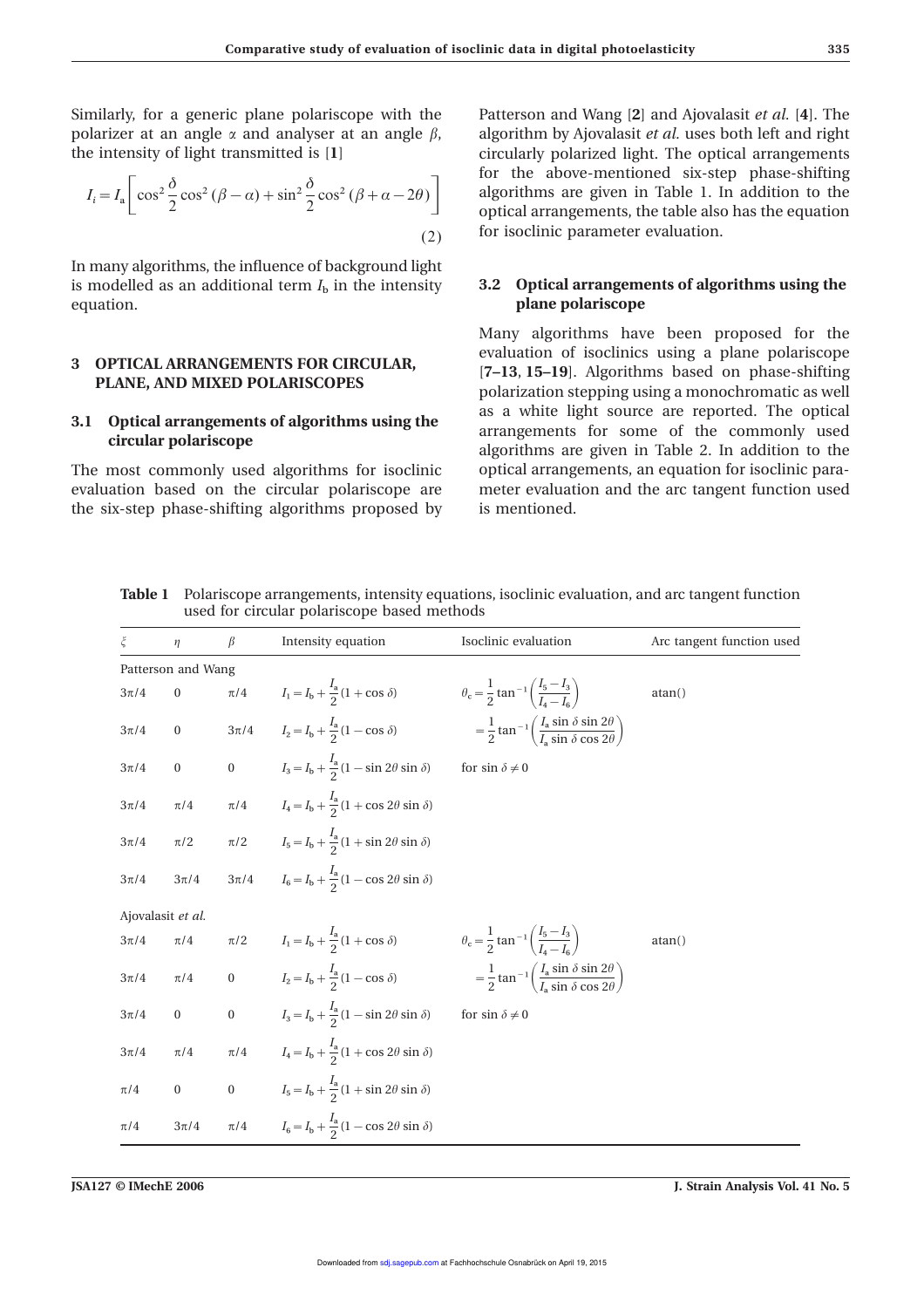|                  | $\beta$            | Intensity equation                                                                                                                                                                                                    | Isoclinic evaluation                                                                                               | Arc tangent function used |
|------------------|--------------------|-----------------------------------------------------------------------------------------------------------------------------------------------------------------------------------------------------------------------|--------------------------------------------------------------------------------------------------------------------|---------------------------|
| Sarma et al.     |                    |                                                                                                                                                                                                                       |                                                                                                                    |                           |
| $\pi/2$          | $\pi/2$            | $I_1 = I_a \left( \cos^2 \frac{\partial}{\partial z} + \sin^2 \frac{\partial}{\partial z} \cos^2 2\theta \right)$                                                                                                     | $\theta_c = \frac{1}{2} \tan^{-1} \left( \frac{2I_2}{I_1 + I_2 - 2I_1} \right)$                                    | atan()                    |
| $\pi/2$          |                    | 0 $I_2 = I_a \left( \sin^2 \frac{\delta}{2} \sin^2 2\theta \right)$                                                                                                                                                   | $= \frac{1}{2} \tan^{-1} \left( \frac{I_a \sin^2 \delta/2 \sin 2\theta}{I_a \sin^2 \delta/2 \cos 2\theta} \right)$ |                           |
| π/2              | $\pi/4$            | $I_3 = \frac{I_a}{2} \left( 1 - \sin^2 \frac{\partial}{\partial \theta} \sin 4\theta \right)$                                                                                                                         | for $\sin^2 \frac{\partial}{\partial x} \neq 0$                                                                    |                           |
|                  | Mangal and Ramesh  |                                                                                                                                                                                                                       |                                                                                                                    |                           |
| $\boldsymbol{0}$ | $\pi/2$            | $I_1 = I_b + I_a \sin^2{\frac{\theta}{2}} \sin^2{2\theta}$                                                                                                                                                            | $\theta_c = \frac{1}{4} \tan^{-1} \left( \frac{I_3 - I_2}{I_1 - I_2} \right)$                                      | atan2()                   |
| $\pi/4$          | $\pi/2$            | $I_2 = I_b + \frac{I_a}{2} \left( 1 - \sin^2 \frac{\delta}{2} \sin 4\theta \right)$                                                                                                                                   | $= \frac{1}{4} \tan^{-1} \left( \frac{I_a \sin^2 \delta/2 \sin 4\theta}{I_a \sin^2 \delta/2 \cos 4\theta} \right)$ |                           |
| $\boldsymbol{0}$ | $\pi/4$            | $I_3 = I_b + \frac{I_a}{2} \left( 1 + \sin^2 \frac{\delta}{2} \sin 4\theta \right)$                                                                                                                                   | for $\sin^2 \frac{\delta}{2} \neq 0$                                                                               |                           |
| $\pi/4$          |                    | $3\pi/4$ $I_4 = I_b + I_a \sin^2{\frac{\partial}{2}} \cos^2{2\theta}$                                                                                                                                                 |                                                                                                                    |                           |
| $\pi/4$          |                    | $\pi/4$ $I_5 = I_b + I_a \left( \cos^2 \frac{\delta}{2} + \sin^2 \delta / \sin^2 2\theta \right)$                                                                                                                     |                                                                                                                    |                           |
| $\boldsymbol{0}$ | $\boldsymbol{0}$   | $I_6 = I_b + I_a \left( \cos^2 \frac{\delta}{2} + \sin^2 \frac{\delta}{2} \cos^2 2\theta \right)$                                                                                                                     |                                                                                                                    |                           |
|                  |                    | Brown and Sullivan/Petrucci (light source is changed to white light for $\theta_c$ calculation – refer to text)                                                                                                       |                                                                                                                    |                           |
| $\pi/2$          | $\boldsymbol{0}$   | $I_1 = I_b + I_a \sin^2{\frac{\theta}{2}} \sin^2{2\theta}$                                                                                                                                                            | $\theta_c = \frac{1}{4} \tan^{-1} \left( \frac{I_4 - I_2}{I - I} \right)$                                          | atan2()                   |
| $5\pi/8$         |                    | $\pi/8$ $I_2 = I_b + \frac{I_a}{2} \sin^2 \frac{\partial}{\partial} (1 - \sin 4\theta)$                                                                                                                               | $=\frac{1}{4} \tan^{-1} \left( \frac{I_a \sin^2 \delta/2 \sin 4\theta}{I \sin^2 \delta/2 \cos 4\theta} \right)$    |                           |
| $3\pi/4$         |                    | $\pi/4$ $I_3 = I_b + I_a \sin^2{\frac{\partial}{\partial}} \cos^2{2\theta}$                                                                                                                                           | for $\sin^2 \frac{\partial}{\partial x} \neq 0$                                                                    |                           |
| $7\pi/8$         |                    | $3\pi/8$ $I_4 = I_b + \frac{I_a}{2} \sin^2 \frac{\partial}{\partial} (1 + \sin 4\theta)$                                                                                                                              |                                                                                                                    |                           |
| Chen and Lin     |                    |                                                                                                                                                                                                                       |                                                                                                                    |                           |
| $\boldsymbol{0}$ | $\boldsymbol{0}$   | $I_1 = I_a \left( 1 - \sin^2 2\theta \sin^2 \frac{\delta}{2} \right)$                                                                                                                                                 | $\theta_c = \frac{1}{4} \tan^{-1} \left( \frac{I_1'' + I_3'' - 2I_2''}{I_2'' - I_3''} \right)$                     | atan2()                   |
| $\pi/8$          | $\pi/8$            | $I_2 = I_a \left[ 1 - \frac{1}{2} (\sin 2\theta - \cos 2\theta)^2 \sin^2 \frac{\delta}{2} \right]$ $= \frac{1}{4} \tan^{-1} \left( \frac{I_a \sin^2 \delta/2 \sin 4\theta}{I_a \cos^2 \delta/2 \cos 4\theta} \right)$ |                                                                                                                    |                           |
| $\pi/4$          | $\pi/4$            | $I_3 = I_a \left(1 - \cos^2 2\theta \sin^2 \frac{\delta}{2}\right)$                                                                                                                                                   | for $\sin^2 \frac{\partial}{\partial x} \neq 0$                                                                    |                           |
|                  | Lei Zhenkun et al. |                                                                                                                                                                                                                       |                                                                                                                    |                           |
| $\pi/2$          | $\boldsymbol{0}$   | $I_1 = I_b + I_a \sin^2{\frac{\partial}{\partial}} \sin^2{2\theta}$                                                                                                                                                   | $\theta_c = \frac{1}{4} \tan^{-1} \left( \frac{I_4 - I_2}{I_2 - I_1} \right)$                                      | atan2()                   |
| $\pi/2$          | $\pi/4$            | $I_2 = I_{\rm b} + \frac{I_{\rm a}}{2} \left( 1 - \sin^2 \frac{\delta}{2} \sin 4\theta \right)$                                                                                                                       | $= \frac{1}{4} \tan^{-1} \left( \frac{I_a \sin^2 \delta/2 \sin 4\theta}{I_a \sin^2 \delta/2 \cos 4\theta} \right)$ |                           |
| 0                | $\pi/4$            | $I_4 = I_{\rm b} + \frac{I_{\rm a}}{2} \left( 1 + \sin^2 \frac{\delta}{2} \sin 4\theta \right)$                                                                                                                       | for $\sin^2 \frac{\delta}{2} \neq 0$                                                                               |                           |
| $\pi/4$          | $3\pi/4$           | $I_5 = I_b + I_a \sin^2{\frac{\delta}{2}} \cos^2{2\theta}$                                                                                                                                                            |                                                                                                                    |                           |

**Table 2** Polariscope arrangements, intensity equations, isoclinic evaluation, and arc tangent function used for plane polariscope based methods

kept at arbitrary positions to record intensity data. If unique [**8**]. These six images are used by Mangal and all the possible combinations of orientations of Ramesh [9] to evaluate the isoclinics. The phase-<br>the polarizer and analyser are taken in steps of  $\pi/4$ , shifting algorithm proposed by Sarma *et al.* [7] is

In phase shifting, the polarizer and analyser are then only six intensity equations turn out to be shifting algorithm proposed by Sarma *et al.* [7] is

```
J. Strain Analysis Vol. 41 No. 5 JSA127 © IMechE 2006
```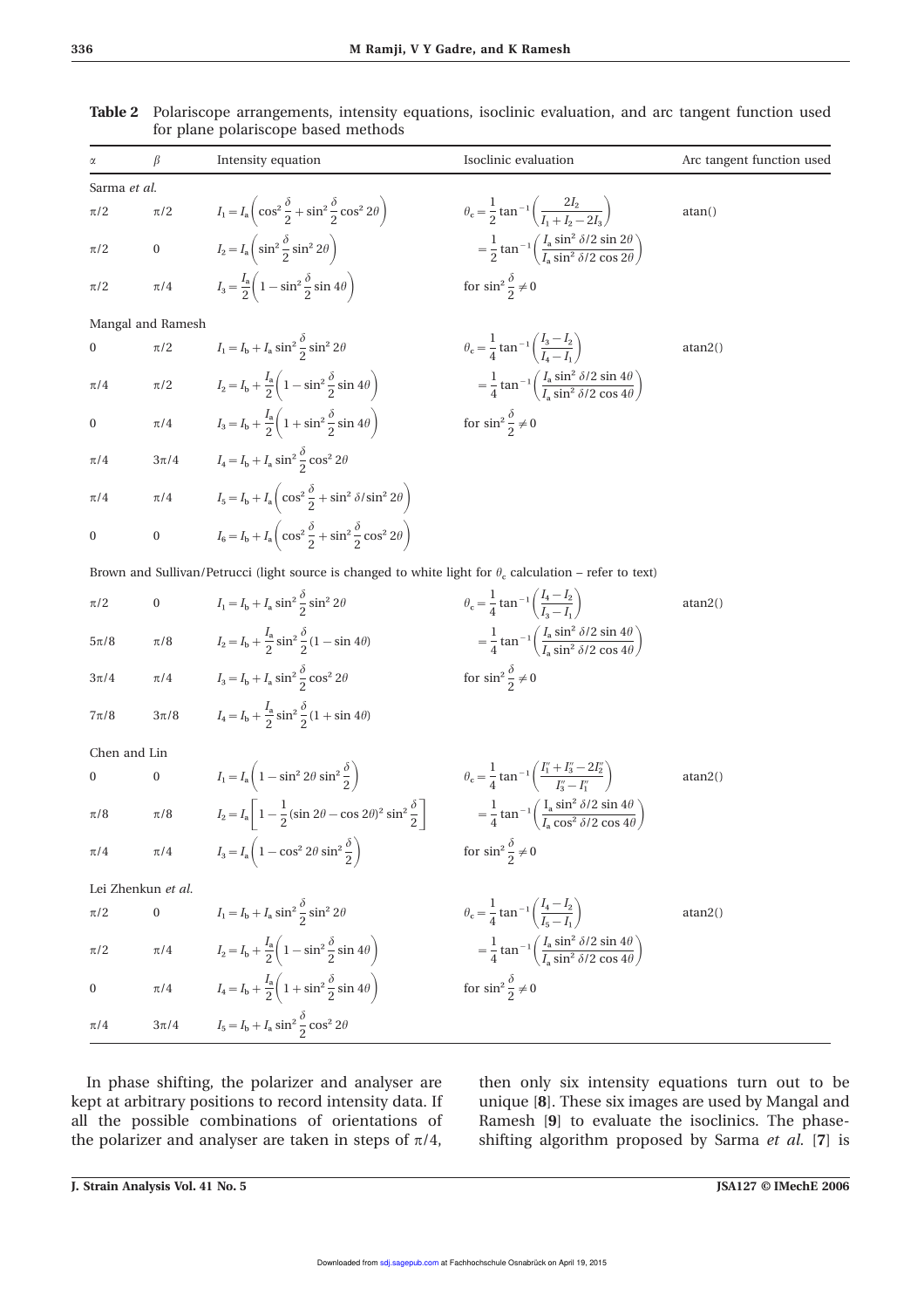more of academic interest and uses the least The isoclinic is determined by number of optical arrangements, namely only three, to evaluate both isochromatics and isoclinics.

In polarization stepping the polarizer and analyser are either kept crossed or parallel. Intensity is recorded for different orientations of the polarizer. Brown and Sullivan [**15**] used a polarization stepping approach in which four images are recorded with a (5) crossed polarizer and analyser in steps of  $\pi/8$  radians. Chen and Lin [**18**] proposed a methodology in which **3.3 Optical arrangements of algorithms using the** three bright-field images in a plane polariscope **mixed polariscope** arrangement are obtained. From these bright-field The mixed polariscope is one in which the incident images, dark-field images are constructed using  $\frac{1}{2}$  in the model is plane polarized by the evity images, dark-field images are constructed using light on the model is plane polarized but the exit<br>the trigonometric identity and the concept of image light is analyzed by a combination of a quarter way. the trigonometric identity and the concept of image light is analysed by a combination of a quarter-wave<br>division as

$$
I_i'' = 1 - \frac{I_i}{I_{ui}}\tag{3}
$$

the intensity corresponding to the unloaded image. determination for these algorithms are mentioned The new modified intensity is used for isoclinic in Table 3. estimation (Table 2). The construction of normalized dark-field images from the bright-field images is an **4 COMPARATIVE STUDY OF VARIOUS METHODS** 

In order to minimize the role of isochromatic **4.1 Performance of the algorithms on** interaction on isoclinics the use of white light for **4.1** Performance of the algorithms on intensity recording has also been proposed [12, 19] intensity recording has also been proposed [12, 19]. Of these, the methodology proposed by Petrucci [**19**] For each of the algorithms mentioned in the previous is a polarization stepping method similar to that of sections that use monochromatic light for illumi-Brown and Sullivan [15] except that the model is nation, for the problem of a ring under diametral illuminated by a white light source. Petrucci [**19**] compression (inner diameter=40 mm, outer diamobserved that instead of using intensity from any one  $e$  eter = 80 mm, thickness = 5.05 mm, load = 503 N, of the image planes, the accuracy of evaluation is *F* improved if summations of these intensities are used. simulated as in Tables 1, 2, and 3. From these images

$$
\theta_{\rm c} = \frac{1}{4} \tan^{-1} \left( \frac{I_4 - I_2}{I_3 - I_1} \right)
$$
  
= 
$$
\frac{1}{4} \tan^{-1} \left[ \frac{(I_{4,R} + I_{4,G} + I_{4,B}) - (I_{2,R} + I_{2,G} + I_{2,B})}{(I_{3,R} + I_{3,G} + I_{3,B}) - (I_{1,R} + I_{1,G} + I_{1,B})} \right]
$$
(4)

where  $I_{i,j}$  ( $i=1, 2, 3, 4; j=R$ , G, B) correspond to pixel grey levels of R, G, and B planes for the analyser tative plot for plane polariscope methods is given. positions of 0, 22.5, 45, and 67.5 $^{\circ}$  respectively. Lei The figure also gives the isoclinics in steps of 10 $^{\circ}$ Zhenkun *et al.* [**12**] combined colour imaging with obtained by analytical solution [**30**]. It can be seen phase shifting for the whole field determination of from the images that for all the methods the geothe isoclinic parameter. They used five images for the metric shape of the isoclinic contours matches with isoclinic evaluation and named their technique the theory only with small perturbations. For methods five-step colour phase-shifting technique (FCPST). based on the plane polariscope (Fig. 2b), the skeletons

$$
\theta = \frac{1}{4} \tan^{-1} \left( \frac{I_4 - I_2}{I_5 - I_1} \right)
$$
  
= 
$$
\frac{1}{4} \tan^{-1} \left( \frac{(I_{4,R} - I_{2,R}) + (I_{4,G} - I_{2,G}) + (I_{4,B} - I_{2,B})}{(I_{5,R} - I_{1,R}) + (I_{5,G} - I_{1,G}) + (I_{5,B} - I_{1,B})} \right)
$$
(5)

plate and analyser. Kihara [5] has proposed a method with eight optical arrangements and Dupré et al. [6] have proposed a method with four optical arrangements. In both of these methods, the background light intensity is not explicitly accounted for. The where  $I_i^{\prime\prime}$  is the dark-field image intensity and  $I_{ui}$  is optical arrangements and the equations for isoclinic

 $s_{\sigma}$  = 11.23) phase-shifted images are theoretically Thus, the isoclinic is determined by the value of the isoclinic is calculated using the respective arc tangent functions mentioned in Tables 1 to 3 and the isoclinics are plotted in steps of 10° over the model domain (Fig. 2). The figure also gives the isoclinics in steps of 10° obtained by analytical  $=$   $\frac{1}{4}$  tan<sup>-1</sup>  $\left[ \frac{(I_{4,R} + I_{4,G} + I_{4,B}) - (I_{2,R} + I_{2,G} + I_{2,B})}{(I_{3,R} + I_{3,G} + I_{3,B}) - (I_{1,R} + I_{1,G} + I_{1,B})} \right]$  solution [29, 30]. For brevity, the isoclinic plots for all the methods are not reported as the results obtained are similar because they are free of experi mental inaccuracies. The results are grouped into two categories and a representative plot for methods *ihat employ a quarter-wave plate(s) and a represen-*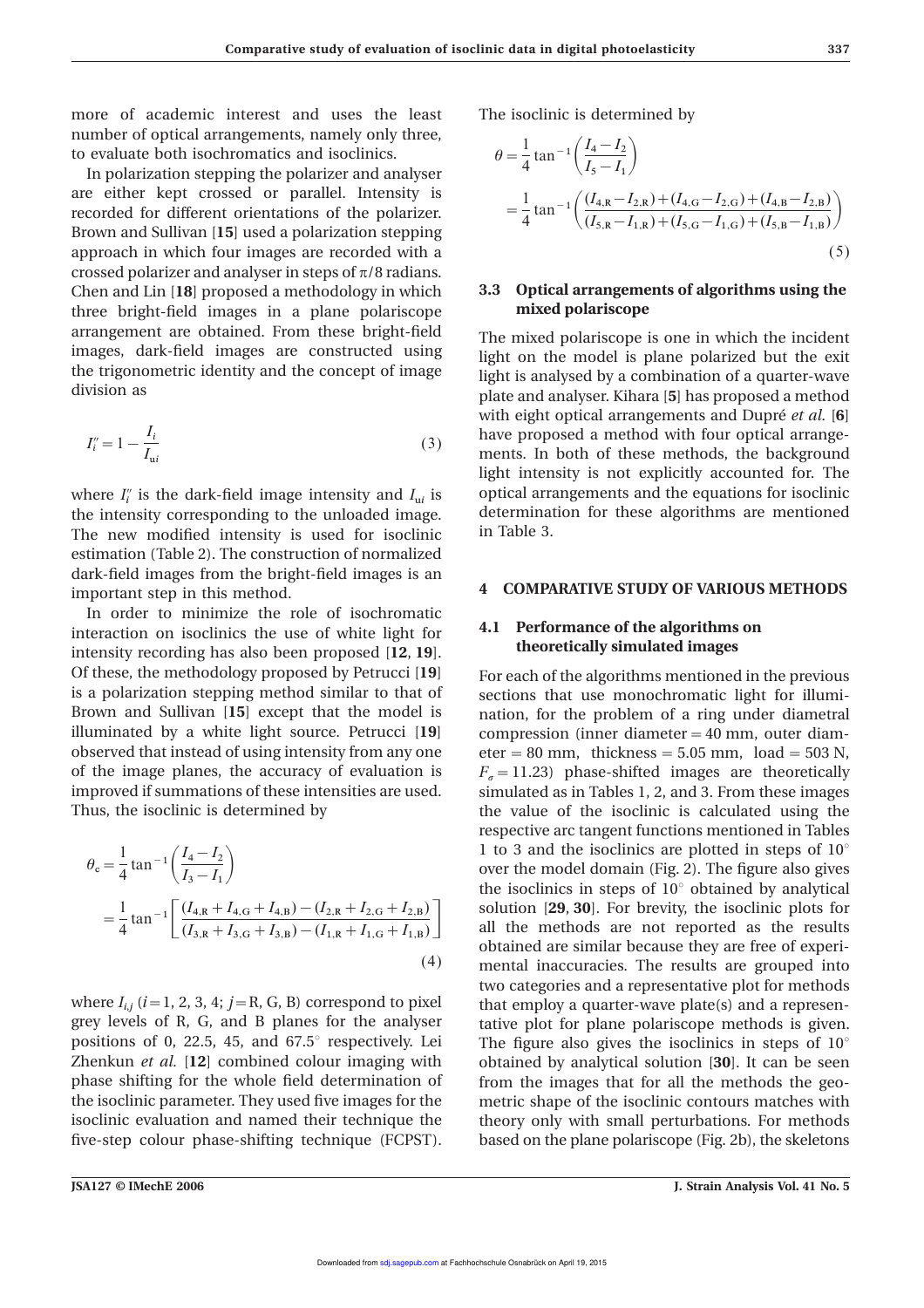| α                | $\eta$                                                      | $\beta$        | Intensity equation                                                                                                                                                                                                             | Isoclinic evaluation                                                                                       | Arc tangent function used |
|------------------|-------------------------------------------------------------|----------------|--------------------------------------------------------------------------------------------------------------------------------------------------------------------------------------------------------------------------------|------------------------------------------------------------------------------------------------------------|---------------------------|
| Dupré et al.     |                                                             |                |                                                                                                                                                                                                                                |                                                                                                            |                           |
| $\boldsymbol{0}$ |                                                             |                | 0 $I_1 = I_a$ (model not loaded) $\theta_c = \frac{1}{4} \tan^{-1} \left( \frac{2I_3 - I_1}{I_2 - I_1} \right)$                                                                                                                |                                                                                                            | atan2()                   |
| $\boldsymbol{0}$ | $\mathcal{L}^{\mathcal{L}}$ and $\mathcal{L}^{\mathcal{L}}$ | $\overline{0}$ | $I_2 = I_a \left( \cos^2 \frac{\delta}{2} + \sin^2 \frac{\delta}{2} \cos^2 2\theta \right) \qquad \qquad = \frac{1}{4} \tan^{-1} \left( \frac{I_a \sin^2 \delta / 2 \sin 4\theta}{I_a \sin^2 \delta / 2 \cos 4\theta} \right)$ |                                                                                                            |                           |
| $\boldsymbol{0}$ | $\mathcal{L}_{\mathcal{A}}$                                 |                | $\pi/4$ $I_3 = \frac{I_a}{2} \left( 1 + \sin^2 \frac{\delta}{2} \sin 4\theta \right)$ for $\sin^2 \frac{\delta}{2} \neq 0$                                                                                                     |                                                                                                            |                           |
| $\pi/4$          | $\overline{\phantom{a}}$                                    |                | $\pi/4$ $I_4 = I_a \left( \cos^2 \frac{\delta}{2} + \sin^2 \frac{\delta}{2} \sin^2 2\theta \right)$                                                                                                                            |                                                                                                            |                           |
| $\boldsymbol{0}$ | $3\pi/4$                                                    |                | 0 $I_5 = \frac{I_a}{2} (1 + \sin 2\theta \sin \delta)$                                                                                                                                                                         |                                                                                                            |                           |
| Kihara           |                                                             |                |                                                                                                                                                                                                                                |                                                                                                            |                           |
| $\boldsymbol{0}$ |                                                             |                | $\pi/2$ $-\pi/4$ $I_1 = \frac{I_a}{2}(1 + \sin \delta \sin 2\theta)$ $\theta_c = \frac{1}{2} \tan^{-1} \left( \frac{I_1 - I_2}{I_1 - I_1} \right)$                                                                             |                                                                                                            | atan()                    |
| $\boldsymbol{0}$ | $\pi/2$                                                     |                | $\pi/4$ $I_2 = \frac{I_a}{2}(1 - \sin \delta \sin 2\theta)$                                                                                                                                                                    | $= \frac{1}{2} \tan^{-1} \left( \frac{I_a \sin \delta \sin 2\theta}{I_a \sin \delta \cos 2\theta} \right)$ |                           |
| $-\pi/4$         |                                                             |                | $\pi/2$ $-\pi/4$ $I_3 = \frac{I_3}{2}(1 + \sin \delta \cos 2\theta)$                                                                                                                                                           | for $\sin\delta\neq 0$                                                                                     |                           |
| $-\pi/4$         | $\pi/2$                                                     |                | $\pi/4$ $I_4 = \frac{I_a}{2}(1 - \sin \delta \cos 2\theta)$                                                                                                                                                                    |                                                                                                            |                           |
| $\boldsymbol{0}$ | $\pi/2$                                                     |                | 0 $I_5 = I_a \left( \cos^2 \frac{\delta}{2} + \sin^2 \frac{\delta}{2} \cos^2 2\theta \right)$                                                                                                                                  |                                                                                                            |                           |
| $\boldsymbol{0}$ | $\pi/2$                                                     |                | $\pi/2$ $I_6 = I_a \left( \sin^2 \frac{\delta}{2} \sin^2 2\theta \right)$                                                                                                                                                      |                                                                                                            |                           |
|                  |                                                             |                | $-\pi/4$ $\pi/4$ $-\pi/4$ $I_7 = I_a \left( \cos^2 \frac{\delta}{2} + \sin^2 \frac{\delta}{2} \sin^2 2\theta \right)$                                                                                                          |                                                                                                            |                           |
| $-\pi/4$         | $\pi/4$                                                     |                | $\pi/4$ $I_8 = I_a \left( \sin^2 \frac{\delta}{2} \cos^2 2\theta \right)$                                                                                                                                                      |                                                                                                            |                           |

**Table 3** Polariscope arrangements, intensity equations, isoclinic evaluation, and arc tangent function used for mixed polariscope algorithms

of the isochromatics are seen more predominantly suggested the use of interpolation techniques for than for either the circular or the mixed polariscope improving data obtained from their algorithms  $[Fig, 2(a)]$ . Since mathematically isoclinics are not  $[19, 23]$  these are not implemented here as the focus defined on isochromatic lines, skeletons are observed of this paper is on assessing the quality of the primary on an isoclinic plot resembling the isochromatics. data from employing these algorithms.

algorithms on experimentally recorded phase-shifted plots obtained by algorithms using a mixed polariimages, two sets of experiments were performed, scope. While using white light as a source, the fringes one with a monochrome source and another with appear in colour. To record images in colour, the Sony a white light source, for the problem of a ring 3CCD camera (XC-003P) with a spatial resolution of under diametral compression, mentioned earlier.  $752 \times 576$  pixels is used. Figures 3(j) and (k) show the The monochromatic source used is sodium vapour isoclinic plots obtained by algorithms based on a and the intensity of the light transmitted is recorded plane polariscope using a white light source. In these by a monochrome charge coupled device (CCD) methods separation of the original composite RGB camera (TM-560 PULNiX) having a resolution of image into R, G, and B planes is needed for the  $512 \times 512$  pixels. Although some researchers have estimation of the isoclinic parameter. In this work

Figures 3(a) and (b) show the isoclinic plots **4.2 Performance of the algorithm on** botained by the algorithms using a circular polari-<br>experimentally recorded images experimentally recorded images botained by various algorithms based on a plane In order to study the performance of various polariscope, and Figs 3(h) and (i) show the isoclinic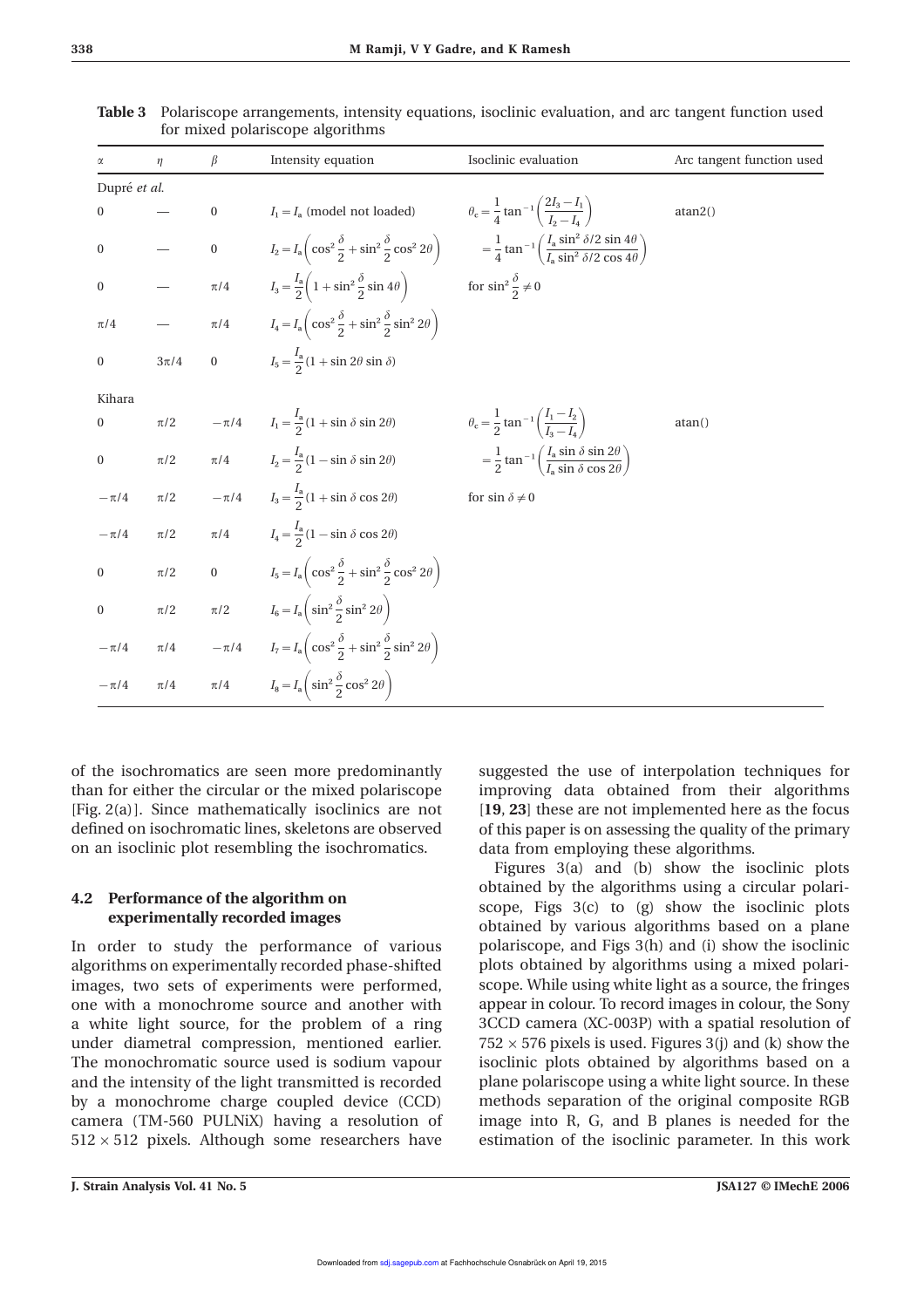

**Fig. 2** Isoclinic plots in steps of 10° obtained from theoretically simulated phase-shifted/ polarization-stepped images of a ring under diametral compression. (a) Representative plot for circular and mixed polariscope arrangements, (b) representative plot for plane polariscope arrangements, and (c) analytical solution [**29**]

in a similar manner on theoretically simulated intensity to the unloaded one becomes greater than images, have performed in a drastically different one. To offset this problem a factor  $k$  is introduced fashion on experimentally recorded phase-shifted in equation (6). Typically the value of *k* for the images. The results of only Figs 3(c), (d), (f), (j), experimental set-up used lies in the range 0.5–0.7. In and (k) have various degrees of similarities to those this work  $k$  is chosen as 0.65. of the theoretical values of isoclinics [**29**] plotted over the whole field  $[Fig. 2(c)]$ . In Figs 3(e) and (f) the results correspond to Chen and Lin [**18**] by using two different representations of the dark-field light **EXPERIMENTALLY REGULTS ON**<br> **EXPERIMENTALLY RECORDED** equation (3) and Fig. 3(f) is obtained by a modified **PHASE-SHIFTED IMAGES** equation (3) as

$$
I_i'' = 1 - k \frac{I_i}{I_{ui}} \tag{6}
$$

algorithm [Fig. 2(e)], *I* a over the domain, and this is always greater than or shape of the plots for each of the algorithms with equal to the loaded bright-field intensity in the that of the analytical solution  $[Fig, 2(c)]$ . Inspection

Matrox imaging software is used to obtain R, G, and domain. However, experimentally this is not the B planes separately from a composite RGB image. case, for at some places in the domain the unloaded Figure 3 clearly shows that, in practice, the various model intensity becomes less than the loaded model. methods for isoclinic evaluation, although behaving Hence, in equation (3), the ratio of the loaded

### **5.1** Oualitative analysis

Figure 3 is a quantitative plot of the isoclinics plotted In a theoretical implementation of the Chen and Lin in steps of  $10^\circ$  for various methods. For a qualitative comparison, it is easy to compare the geometric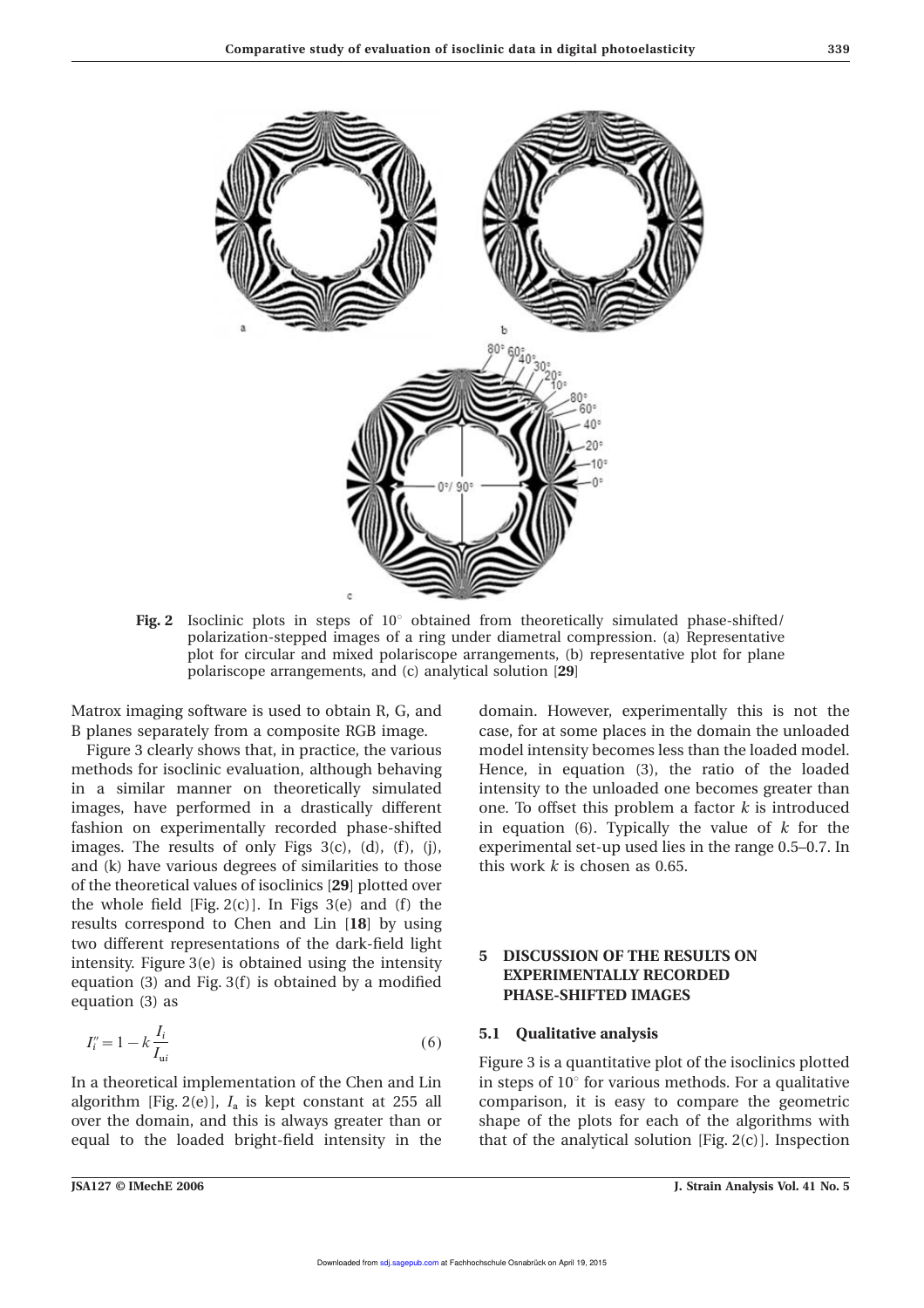

**Fig. 3** Isoclinic plots in steps of 10° obtained from the experimentally recorded phase-shifted/ polarization-stepped images of a ring under diametral compression by: (a) Patterson and Wang, (b) Ajovalasit *et al.*, (c) Mangal and Ramesh, (d) Brown and Sullivan, (e) Chen and Lin (without adjustment), (f) Chen and Lin (with adjustment), (g) Sarma *et al.*, (h) Dupré *et al.*, (i) Kihara, (j) Petrucci, and (k) Lei Zhenkun *et al.*

of Fig. 3 reveals that in a circular polariscope *et al.* Of methods that use white light as a source, arrangement, the method of Ajovalasit *et al.* is found the method of Petrucci is better than that of Lei to be better compared to that of Patterson and Wang. Zhenkun *et al.* Among the plane polariscope arrangements the methodologies of Brown and Sullivan and Mangal **5.2 Quantitative analysis** and Ramesh are found to give an isoclinic pattern close to the theoretically obtained isoclinics. Among The experimentally calculated  $\theta$  is compared with the mixed polariscope arrangements, the method the  $\theta$  calculated theoretically for two selected lines

of Kihara is found to be better than that of Dupré of  $y/R = 0.25$  and  $y/R = 0.5$ . Along the line  $y/R = 0.5$ ,

**J. Strain Analysis Vol. 41 No. 5 JSA127 © IMechE 2006**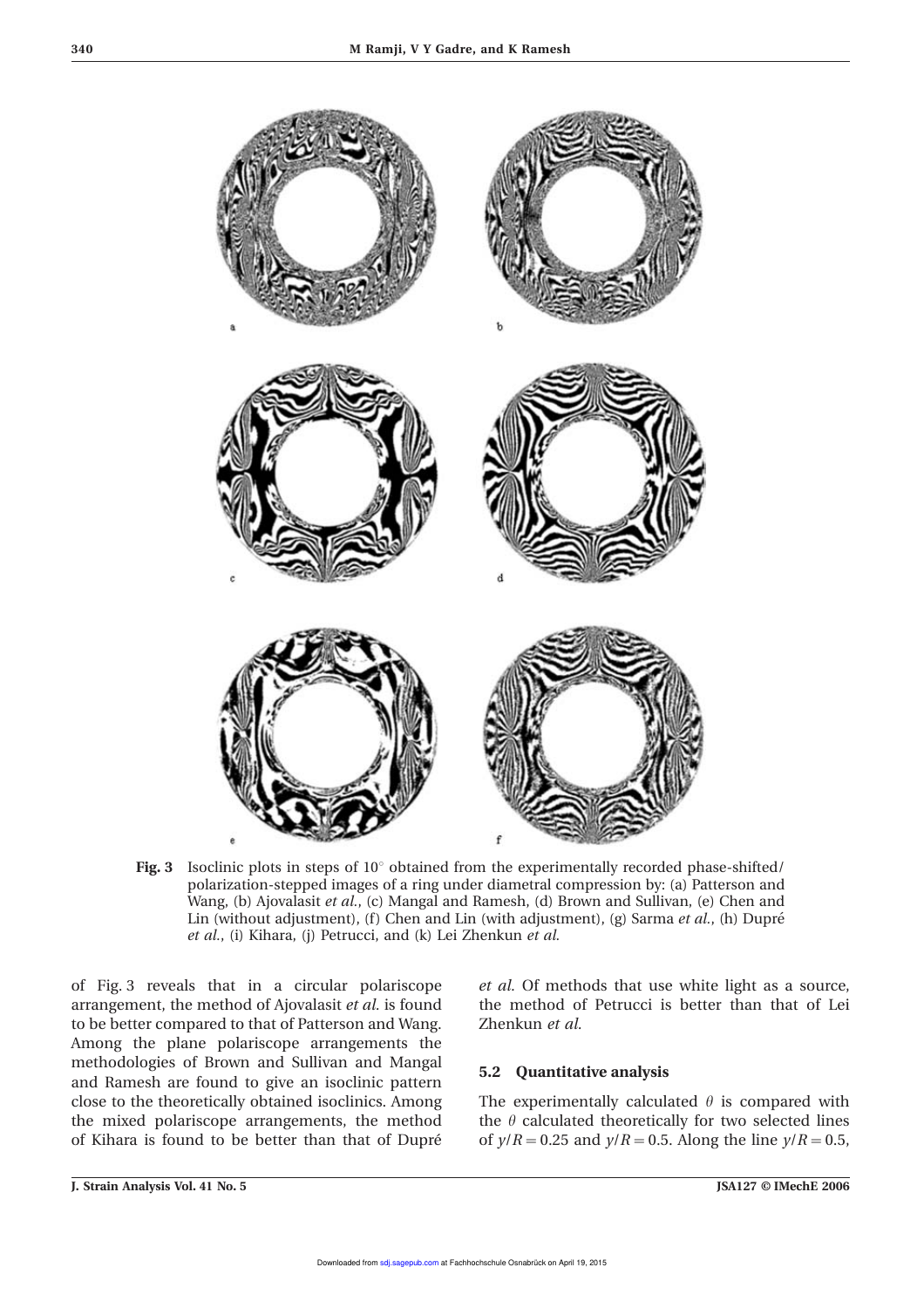

**Fig. 3** (Continued)

 $y/R = 0.25$ ,  $\theta$  lies in the range  $-\pi/2$  to  $+\pi/2$ . Figure 4 of Patterson and Wang and Ajovalasit *et al.* have shows the graph obtained for the line  $y/R = 0.5$  sharp spikes and follow the theoretical values only at and Fig. 5 for  $y/R = 0.25$  for the methods that use very small regions. Further, referring to Fig. 4(b), the a monochrome light source. In all, eight methods deviation from theory is far greater for the algorithm of isoclinic evaluation using a monochrome light of Patterson and Wang than that of Ajovalasit *et al.* source are compared with theory. For clarity, the This result compares well with those reported by graphs are drawn for results obtained from three Ajovalasit *et al.* [**4**] for substantiating the use of both experimental methods at a time compared with left and right circularly polarized lights for data theory. acquisition by the six-step phase-shifting algorithm.

methods of Mangal and Ramesh, Patterson and and Ramesh do not have spikes and the results are

 $\theta$  lies in the range  $-\pi/4$  to  $+\pi/4$  and for the line at shows that the results obtained by the methodologies

Figure 4(a) shows the graph obtained by the The results obtained by the algorithm of Mangal Wang, and Ajovalasit et al. compared with theory. It much closer to the theory. Figure 4(b) shows the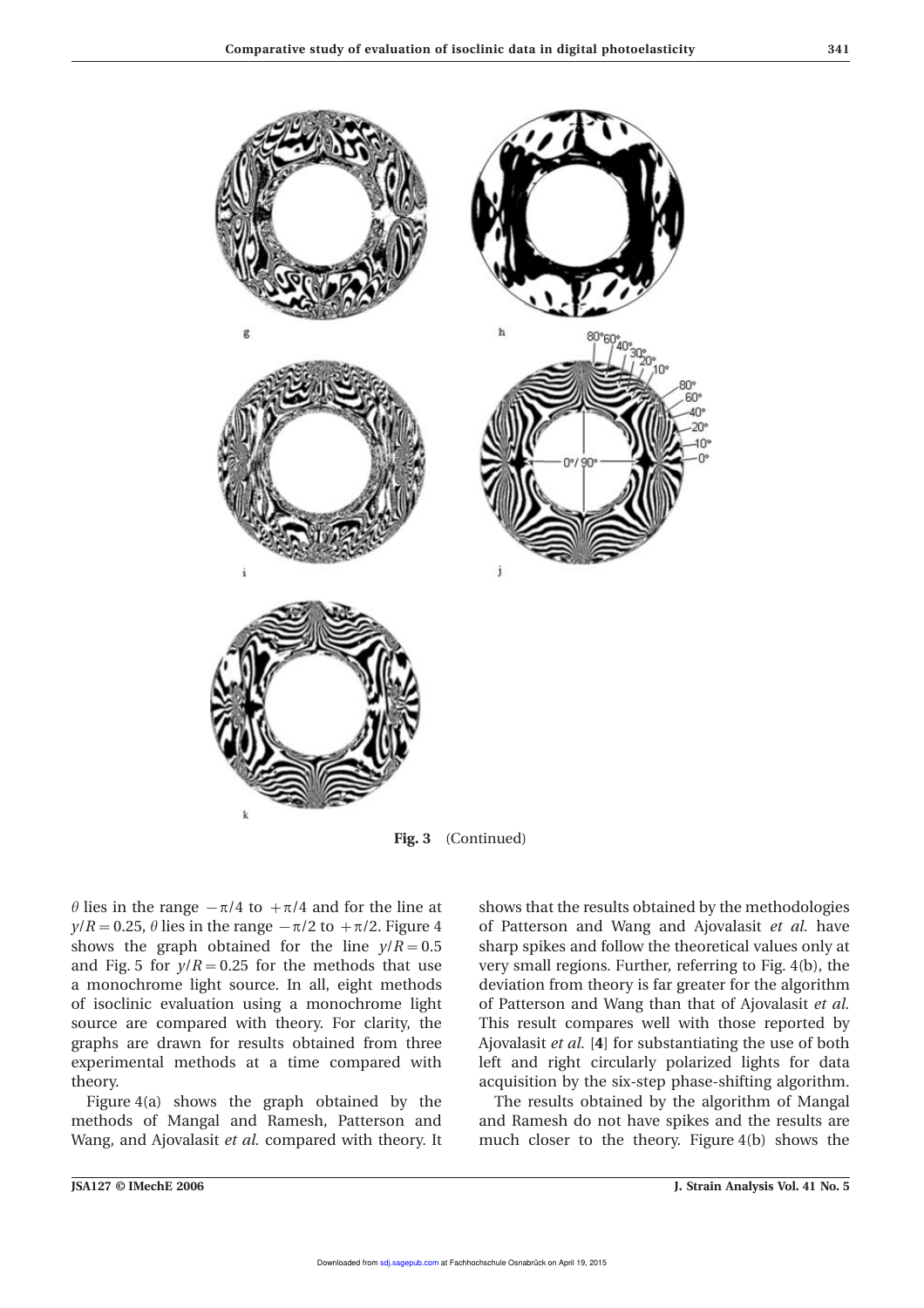

**Fig. 4** Comparison of experimental  $\theta$  with theoretical  $\theta$  for the line at  $\gamma/R = 0.50$ : (a) Mangal and Ramesh, Patterson and Wang, Ajovalasit *et al.*, and theory; (b) zoomed portion of the marked rectangular box in Fig. 4(a); (c) Brown and Sullivan, Dupré *et al.*, Kihara, and theory; (d) Chen and Lin, Sarma *et al.*, and theory

graphs obtained from the methods of Brown and Sullivan, Dupré *et al.*, and Kihara compared with Table 3, in the absence of the model the expression theory. It shows that the results obtained by Kihara's of the isoclinic by the algorithm of Dupré et al. is technique have sharp spikes and the data follow the trend of the theoretical line in between the spikes. The results obtained by the algorithm of Brown and Sullivan are closer to the theoretical values without any spikes. The algorithm of Dupré et al. gives a constant value of the isoclinic over the line, which = is absurd. Although theoretically the algorithm of Dupré *et al.* gave good results [Fig. 3(h)], experimentally the method has failed as it has not handled In the absence of the model, the isoclinic is not the role of background light intensity properly [31]. defined and the expression of  $\theta$  should be found Following the other algorithms, if the background to be indeterminate, which happens in all other

b is added to the equations shown in

$$
\theta_{\rm c} = \frac{1}{4} \tan^{-1} \left( \frac{2I_3 - I_1}{I_2 - I_4} \right)
$$

$$
= \frac{1}{4} \tan^{-1} \left( \frac{I_{\rm b}}{0} \right) \tag{7}
$$

**J. Strain Analysis Vol. 41 No. 5 JSA127 © IMechE 2006**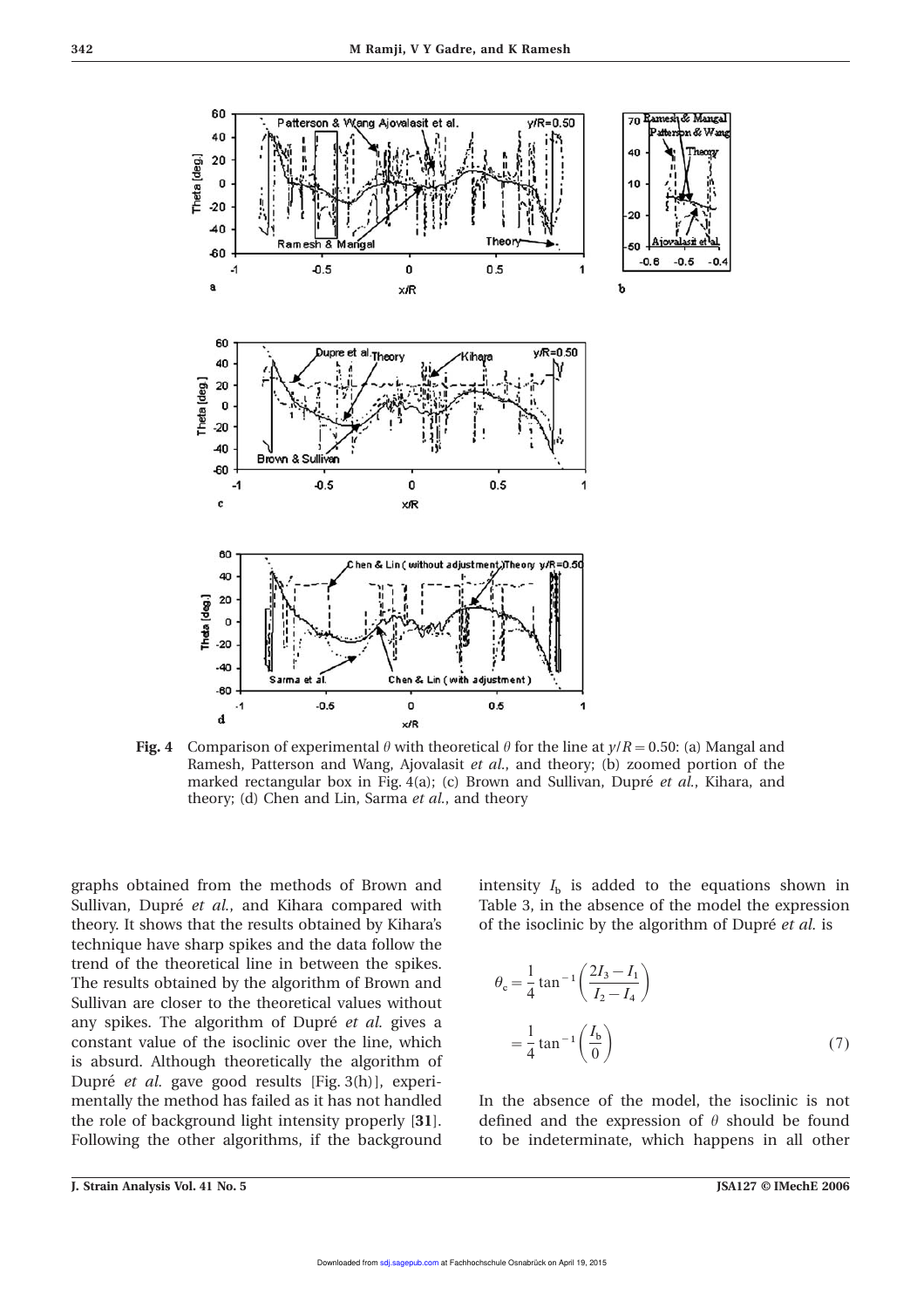

**Fig. 5** Comparison of experimental  $\theta$  with theoretical  $\theta$  for the line at  $\gamma/R = 0.25$ : (a) Mangal and Ramesh, Patterson and Wang, Ajovalasit *et al.*, and theory; (b) Brown and Sullivan, Dupré *et al.*, Kihara, and theory; (c) Chen and Lin, Sarma *et al.*, and theory

techniques where the background light intensity is polariscope when the polarizer and analyser are kept properly accounted for [**31**], but this is not the case in the crossed position. The intensity values of this in equation (7). image are to be subtracted from all other images

methods of Chen and Lin [equations (3) and (6)] and Sarma *et al.* and theory for the line at  $\gamma/R = 0.5$ . methods, the isoclinic parameter is indeterminate It shows that the results obtained by the Sarma when the model is absent [**31**]. et al. technique have sharp spikes. The result The isoclinic values obtained by various methods obtained by the method of Chen and Lin using along the line  $y/R = 0.25$  (Fig. 5) are similar in trend equation (6) is good and follows the theoretical to what has been observed for the line  $y/R = 0.5$ . data, whereas using equation (3) it is quite bad. However, from Fig. 5 it can be seen that none of these Algorithms by Sarma *et al.*, Chen and Lin, and Kihara below algorithms give correct values of  $\theta_c$  beyond the  $-\pi/4$ have also not included the background/stray light to  $+\pi/4$  range. This is because in most of the intensity  $I<sub>b</sub>$  explicitly in the intensity equations. methods the arc tangent function returns  $\theta<sub>c</sub>$  in the intensity  $I<sub>b</sub>$  explicitly in the intensity equations. Although Sarma *et al.* have not taken into account *I* b explicitly, they have proposed instead that an image unwrap isoclinic values as well in digital photoelastic of the unstressed model should be captured in the analysis.

Figure 4(c) shows the graphs obtained from the before any processing is done. In the methodologies  $_{\text{b}}$  is added as in other

range of  $-\pi/4$  to  $+\pi/4$ . Thus there is a need to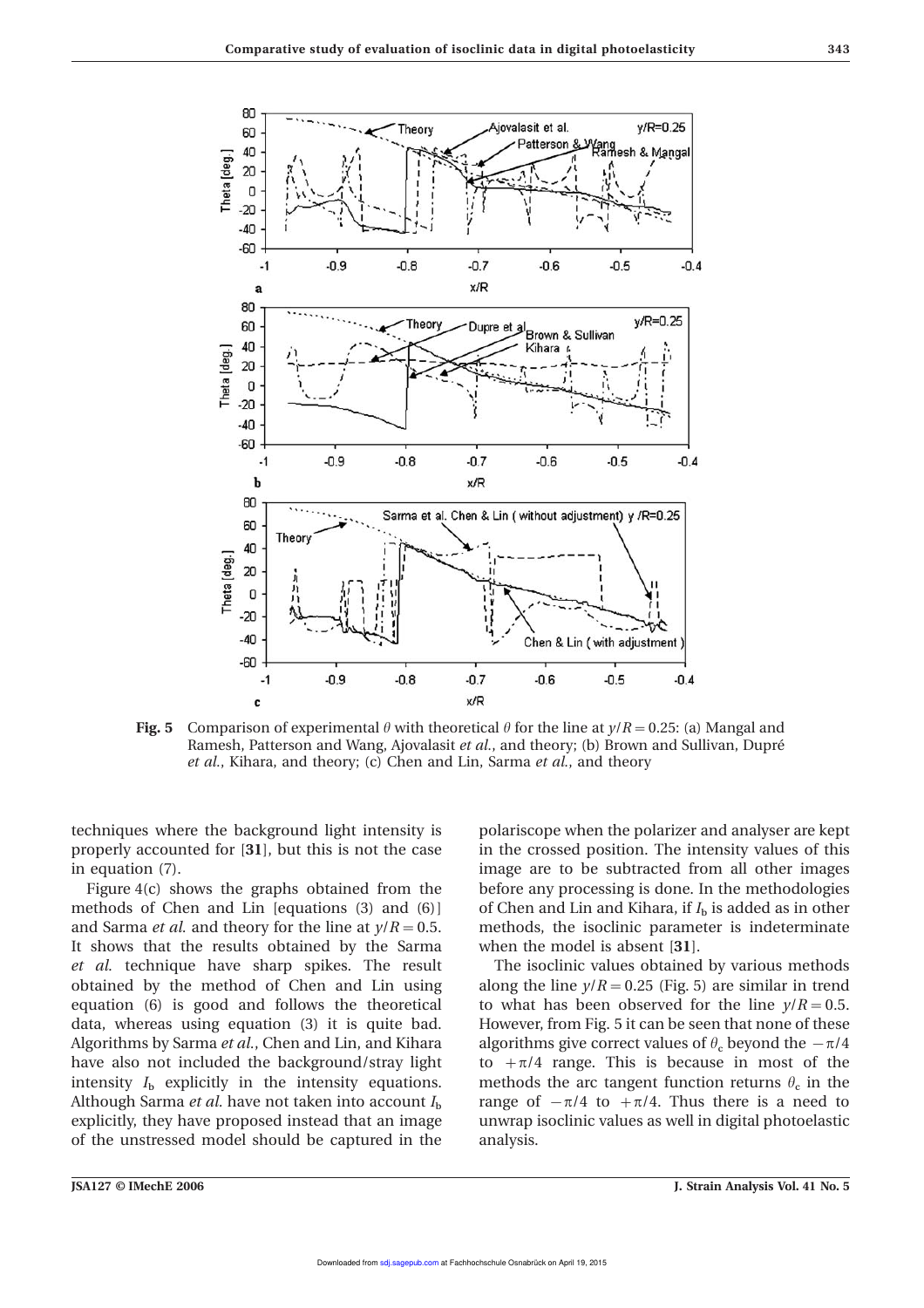Figure 6(a) shows the results obtained from the theory. The deviation level varies slightly between methods of Petrucci, Lei Zhenkun *et al.*, and theory the methods in the way the optical arrangement for the line  $y/R = 0.5$  and Fig. 6(b) for the line is constructed [Fig. 4(b)]. A quarter-wave plate is  $y/R = 0.25$ . For the line  $y/R = 0.5$ , both of these expected to give a retardation of  $\pi/2$  for a specified algorithms give similar results with a minor deviation wavelength. If there is a wavelength mismatch then by Lei Zhenkun *et al.* For the line  $y/R = 0.25$  the the retardation can be expressed as algorithm of Lei Zhenkun *et al.* has performed poorly in comparison to that of Petrucci. The problem of the isoclinic estimation beyond  $\pi/4$  still remains as in other methods.

clinics much better than the other methods. There is a need to develop unwrapping algorithms to obtain the isoclinics in the range of  $-\pi/2$  to  $+\pi/2$ .

## **5.3 Role of the quarter-wave plate mismatch in** In a recent reference [33] it has been pointed out the **isoclinic evaluation** that the error  $\varepsilon$  by a quarter-wave plate is also

isoclinic value obtained by any of the methods if  $\varepsilon$  is used for modelling a mismatch of left circularly that use quarter-wave plates (circular and mixed polarized light then  $\varepsilon'$  should be used for right polariscopes) in the optical arrangement is far from circularly polarized light.

$$
\delta = \frac{\pi}{2} + \varepsilon \tag{8}
$$

In summary, the plane polariscope methods Assuming that the matching wavelength for the in which background light intensity is properly quarter-wave plate is  $\lambda_{ref}$ , then for an arbitrary accounted for stand out in the estimation of iso-<br>clinics much better than the other methods. There<br>plates is defined as [32]

$$
\varepsilon = \frac{\pi}{2} \left( \frac{\lambda}{\lambda_{\text{ref}}} - 1 \right) \tag{9}
$$

Inspection of Figs 4 and 5 clearly shows that the handedness dependent. In a theoretical simulation,



**Fig. 6** Comparison of experimental  $\theta$  with theoretical  $\theta$  for white light based methods: (a) Petrucci, Lei Zhenkun *et al.*, and theory for the line at  $y/R = 0.50$ ; (b) Petrucci, Lei Zhenkun *et al.*, and theory for the line at  $y/R = 0.25$ 

**J. Strain Analysis Vol. 41 No. 5 JSA127 © IMechE 2006**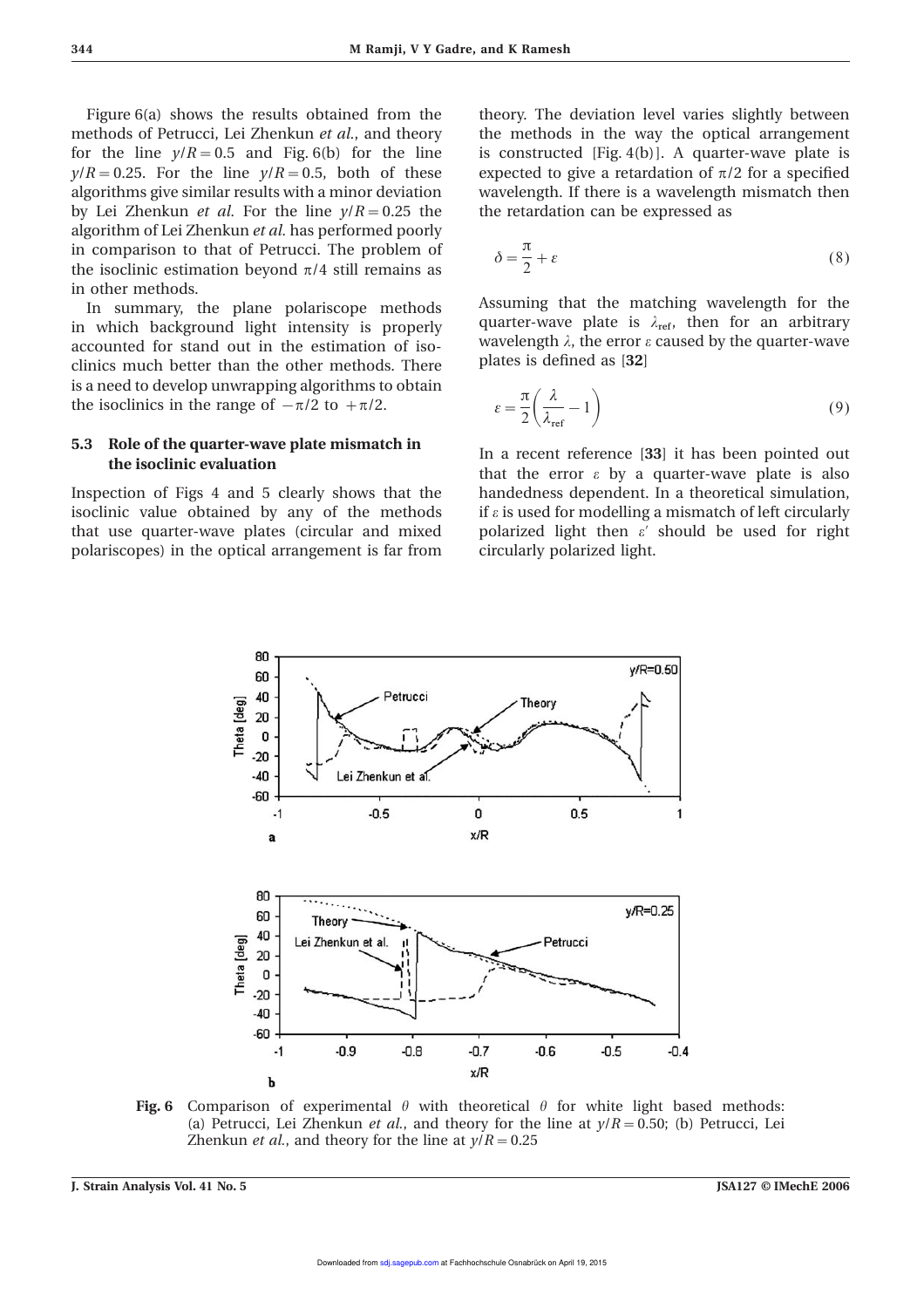Table 4 shows the intensity equations incorporating isoclinic parameter is the effect of a quarter-wave plate mismatch for the algorithms of Ajovalasit et al., Patterson and Wang, and Kihara. These are obtained using the symbolic programming language Maple. From the equations of Ajovalasit et al. listed in Table 4, if for both left and right circularly polarized light the quarter-wave plate error is assumed to be the same then the (10)

$$
\theta_{\rm c} = \frac{1}{2} \tan^{-1} \left( \frac{I_5' - I_3'}{I_4' - I_6'} \right)
$$
  
=  $\frac{1}{2} \tan^{-1} \left( \frac{I_a \sin \delta \sin 2\theta \cos \epsilon}{I_a \sin \delta \cos 2\theta \cos \epsilon} \right)$  for  $\sin \delta \neq 0$  (10)

### **Table 4** Polariscope arrangements, intensity equations with quarter-wave plate error by Ajovalasit *et al*., Patterson and Wang, and Kihara algorithms

$$
\frac{1}{4} \text{ intensity equation along with the quarter-wave plate error } z
$$
\n
$$
A \text{jovalasit } et al.
$$
\n
$$
I_1 \qquad I_2 + I_3 \left[ (1 - \cos^2 2\theta \sin^2 \theta) \sin^2 \theta \sin^2 \theta \right]
$$
\n
$$
I_2 \qquad I_3 + I_4 \left[ (1 - \cos^2 2\theta \sin^2 \theta) \sin^2 \theta \right] \frac{1}{2} \Big]
$$
\n
$$
I_3 \qquad I_4 + I_4 \left[ (1 - \cos^2 2\theta \sin^2 \theta) \sin^2 \theta \sin^2 \theta \right]
$$
\n
$$
I_4 \qquad I_5 + \frac{I_2}{2} [1 + (1 - \cos \theta) \sin 2\theta \cos 2\theta \sin z + \cos 2\theta \cos z \sin \theta]
$$
\n
$$
I_4 \qquad I_5 + \frac{I_3}{2} [1 + (1 - \cos \theta) \sin 2\theta \cos 2\theta \sin z + \cos 2\theta \cos z \sin \theta]
$$
\n
$$
I_6 \qquad I_6 + \frac{I_4}{2} [1 + (1 - \cos \theta) \sin 2\theta \cos 2\theta \sin z + \cos 2\theta \cos z \sin \theta]
$$
\n
$$
I_7 \qquad I_8 + \frac{I_4}{2} [1 + (1 - \cos \theta) \sin 2\theta \cos 2\theta \sin z - \cos 2\theta \cos z \sin \theta]
$$
\n
$$
I_8 \qquad I_9 + \frac{I_9}{2} [1 + (1 - \cos \theta) \sin 2\theta \cos 2\theta \sin z - \cos 2\theta \cos z \sin \theta]
$$
\n
$$
I_9 \qquad I_9 + \frac{I_9}{2} [1 + (1 - \cos \theta) \sin 2\theta \cos 2\theta + (\sin 2\theta - \cos 2\theta) \sin \delta \sin z \cos z + (\cos \delta + (1 - \cos \delta) \sin 2\theta \cos 2\theta] \cos^2 \theta]
$$
\n
$$
I_8 \qquad I_9 + \frac{I_9}{2} [1 + (1 - \cos \delta) \sin 2\theta \cos 2\theta - (\sin 2\theta - \cos 2\theta) \sin \delta \sin z \cos z - [\cos \delta +
$$

**JSA127 © IMechE 2006 J. Strain Analysis Vol. 41 No. 5**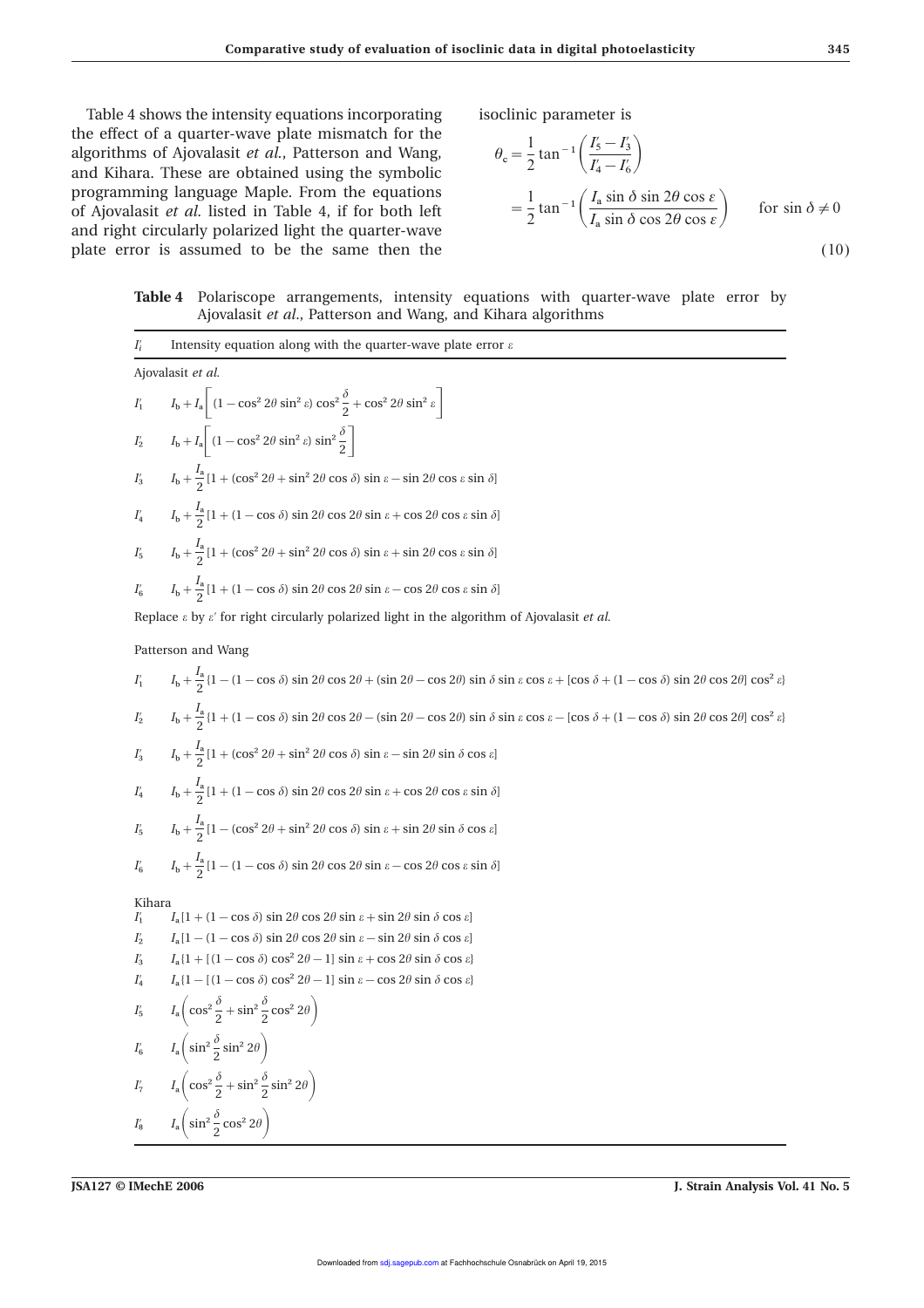Though the error in the quarter-wave plate modifies **6 CONCLUSIONS** the intensity, it is clear from equation (10) that the evaluation of  $\theta_c$ out in both the numerator and the denominator. of primary isoclinic data by various spatial domain However, experimentally significant error is obtained methods based on circular, plane, and mixed polari- [Fig. 3(b)]. If  $\varepsilon$  is considered as the error for left scopes have been carried out both qualitatively and circularly polarized light and  $\varepsilon'$  for right circularly quantitatively. The study showed that the algorithms polarized light then [33]  $\qquad \qquad$  of Petrucci, Brown and Sullivan, and Mangal and

$$
\theta_{\rm c} = \frac{1}{2} \tan^{-1}
$$
  
\n
$$
\times \begin{bmatrix}\n\sin 2\theta (\cos \epsilon' + \cos \epsilon) \sin \delta \\
+ (\cos^2 2\theta + \sin^2 2\theta \cos \delta)(\sin \epsilon' - \sin \epsilon) \\
\cos 2\theta (\cos \epsilon' + \cos \epsilon) \sin \delta \\
- (1 - \cos \delta) \sin 2\theta \cos 2\theta (\sin \epsilon' - \sin \epsilon)\n\end{bmatrix}
$$
\n(11)

$$
\theta_{\rm c} = \frac{1}{2} \tan^{-1} \left( \frac{I'_5 - I'_3}{I'_4 - I'_6} \right)
$$
  
= 
$$
\frac{1}{2} \tan^{-1} \left[ \frac{\sin 2\theta \cos \epsilon \sin \delta}{\cos 2\theta \cos \epsilon \sin \delta} + (1 - \cos \delta) \sin 2\theta \cos 2\theta \sin \epsilon \right]
$$
(12)

various methods using experimentally recorded obtained is

$$
\theta_{\rm c} = \frac{1}{2} \tan^{-1} \left( \frac{I_1' - I_2'}{I_3' - I_4} \right)
$$
  
=  $\frac{1}{2} \tan^{-1} \left\{ \frac{\sin 2\theta \sin \delta \cos \epsilon}{\cos 2\theta \sin \delta \cos \epsilon} + \left[ (1 - \cos \delta) \cos^2 2\theta - 1 \right] \sin \epsilon \right\}$  (13)

of the quarter-wave plate error in the isoclinic para- quite poor in estimating the value of the isoclinics. meter obtained by the methodologies of Patterson Thus if both the isochromatics and isoclinics need to and Wang and Kihara. be evaluated with reasonable accuracy two different

In this paper a comparative study on the evaluation of Petrucci, Brown and Sullivan, and Mangal and Ramesh yield good results. For the isoclinic data along the line  $y/R = 0.5$ , the average absolute error is 1.98° using Petrucci's algorithm whereas it is 2.82° using Brown and Sullivan's algorithm and 3.75° for the algorithm of Mangal and Ramesh. For the iso-  $\times \begin{array}{|l|l|l|l|l|} \hline +(\cos^2 2\theta + \sin^2 2\theta \cos \theta)(\sin \theta - (1 - \cos \theta) \sin \theta & \sin^2 2\theta (\cos \theta + \cos^2 \theta) \sin \theta \\ \hline \end{array}$  clinic data along the line  $y/R = 0.25$ , the average absolute error is 1.66° using Petrucci's algorithm absolute error is 1.66° using Petrucci's algorithm whereas it is 1.70° using Brown and Sullivan's algorithm and 4.95° for the algorithm of Mangal and Ramesh. Thus in summary, Petrucci's algorithm performs a little better than both Brown and Sullivan's From equation (11) it can clearly be seen that the<br>
error term is not cancelled when compared to<br>
equation (10). Thus in the case of the six-step<br>
method of Ajovalasit *et al.*, the effect of *e'* cannot be<br>
neglected in the accuracy of an evaluation of  $\theta$ .

> The methodologies involving quarter-wave plates give poor isoclinic values when compared to those using only a plane polariscope. Thus usage of methodologies involving only a plane polariscope is recommended for an isoclinic evaluation. There is a need to develop unwrapping schemes for obtaining  $\theta$  in the range  $-\pi/2$  to  $+\pi/2$ .

In all the methods, the expression for obtaining the isoclinics based on intensity processing is and for the method of Kihara, the isoclinic parameter mathematically correct. However, results from the images are not always the same. The causes of error can be traced to either improper handling of background intensity or mismatch of quarter-wave plates. Thus every effort must be made to account for the background intensity properly when proposing any new technique. It is also desirable that the role of quarter-wave plates on parameter estimation is assessed numerically.

The six-step phase-shifting method [**4**] has stood (13) the test of time in accurately determining the value of the isochromatic parameter over the domain. Equations (12) and (13) clearly indicate the presence However, the present study has showed that it is

**J. Strain Analysis Vol. 41 No. 5 JSA127 © IMechE 2006**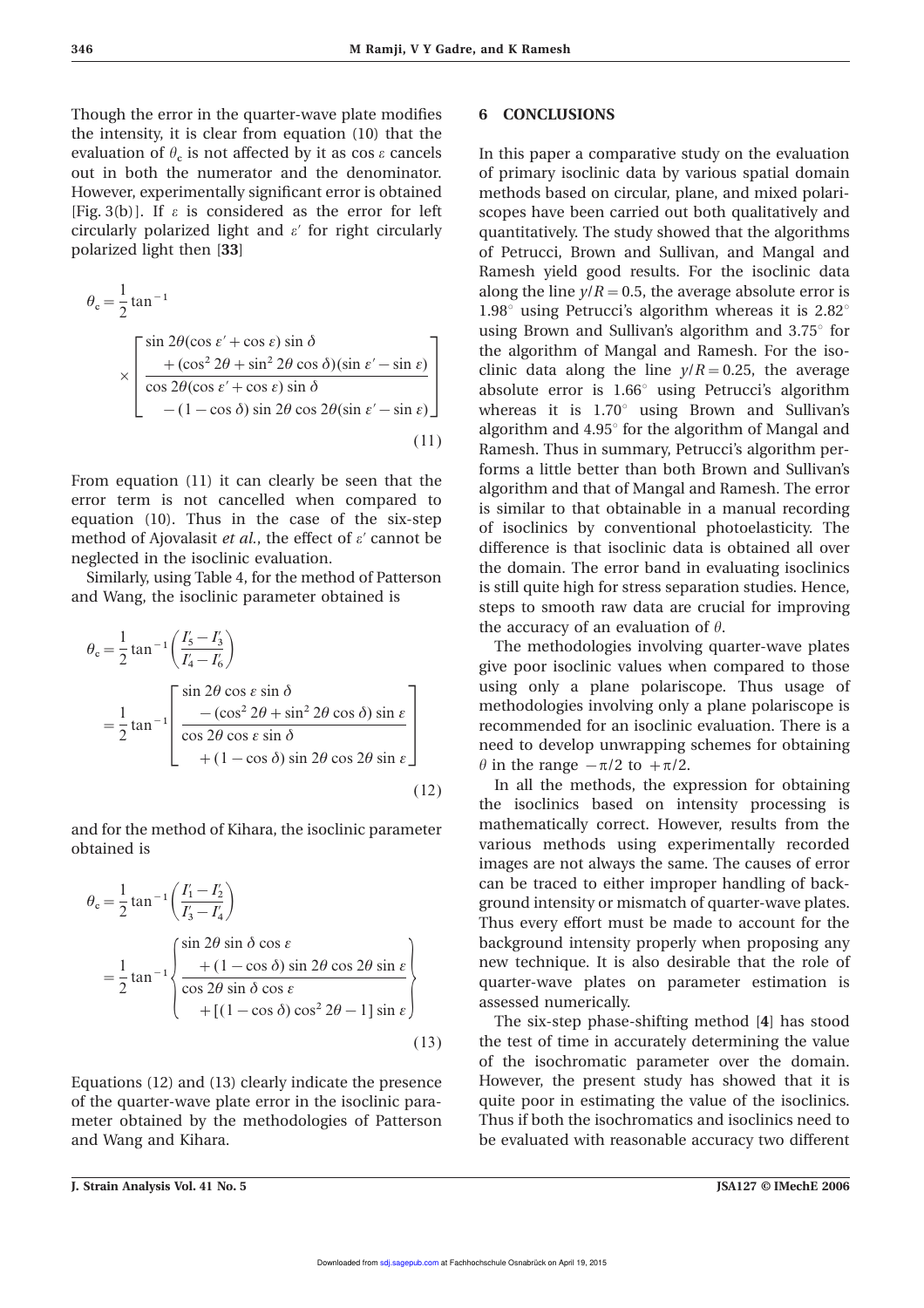It is interesting to note that effort is already underway *elasticity by phase shifting techniques*, PhD Thesis, It is interesting the six stap, mathod judicially with Department of Mechanical Engineering, Indian to combine the six-step method judicially with<br>
that of the plane polariscope methods in order to<br>
evaluate both the isochromatics and isoclinics with<br>
satisfactory accuracy [34].<br>
Satisfactory accuracy [34].

All the digital polariscopes that are commercially **35**(2), 76. available now use a quarter-wave plate for data **10 Kihara, T.** Automatic whole-field measurement of acquisition and none of them use polarization principal stress directions using three wavelengths.<br>
In Proceedings of the 10th International Conference In Proceedings of the 10th International Conference<br>
of commercially available digital polariscenes can be a submitted mechanics, Lisbon, 1994, Vol. 1, of commercially available digital polariscopes can be <sup>on *Experimental* polariscopes can be p. 95–99.</sup> pp. 95–99. found in reference [**35**]. The designers of polariscopes **11 Nurse, A. D.** Full-field automated photoelasticity need to account for the negative role of the quarter-<br>using a three-wavelength approach to phase-shifting. wave plate for isoclinic evaluation by appropriate *Appl. Optics*, 1997, **36**, 5781–5786.<br>post-processing methods, or it would be better if the **12 Lei Zhenkun. Yun Dazhen.** and quarter-wave plates are avoided altogether. Use of Whole-field determination of isoclinic parameter by five-step color phase shifting and its error analysis.<br> **optics** and Lasers in Engng, 2003, **40**, 189–200.<br> **optics** and Lasers in Engng, 2003, **40**, 189–200. explored when designing a new polariscope to give<br> **Contract and Lasers in Engng**, 2003, **40**, 189–200.<br> **13 Morimoto, Y., Morimoto Jr, Y.** and **Hayashi, T. 13 Morimoto, Y., Morimoto Jr, Y.** and **Hayashi, I.** Seperation of isochromatics and isoclinics using sufficient accuracy.

- **1 Ramesh, K.** *Digital photoelasticity: advanced* **16 Mawatari, S., Takashi, M., Toyada, Y.,** and **Kunio, T.**
- ponents. *Strain*, 1991, **27**(2), 49–56. 1990, Vol. 5, pp. 2069–2078.
- **3 Asundi, A.** Phase shifting in photoelasticity. *Expl* **17 Buckberry, C.** and **Towers, D.** New approaches to
- **4 Ajovalasit, A., Barone, S.,** and **Petrucci, G.** A method *Optics and Lasers in Engng*, 1996, **24**, 415–428.
- photoelasticity using linear polarized incident light. *mechanics*, Nashville, USA, 1996, 178–179. In Proceedings of the 9th International Conference **19 Petrucci, G.** Full-field automatic evaluation of an 1990, Vol. 2, pp. 821–827. 1997, **37**(4), 420–426.
- **6 Dupre´, J. C., Bre´mand, F.,** and **Lagarde, A.** Photo- **20 Ng, T. W.** Photoelastic stress analysis using an object cessing: isostatics and isochromatics reconstruction. 137–141. Presented at the International Conference on **21 Ekman, M. J.** and **Nurse, A. D.** Completely auto-Communications, Chislehurst). *Engng*, 1998, **37**(6), 1845–1851.
- isochromatics. *Expl Mechanics*, 1992, **32**(1), 24–29. 387–400.
- techniques may have to be used to estimate these. **8 Mangal, S. K.** *Data acquisition in digital photo*
	- shifting. *Strain*, 1999, **35**(1), 15–17; Errata 1999,
	-
	-
	- 12 Lei Zhenkun, Yun Dazhen, and Yu Wamming.
	- Fourier transform. *Expl Techniques*, 1994, 18(5), 13–17.
	- **14 Lesniak, J. R.** and **Zickel, M. J.** Applications of automated grey-field polariscope. In Proceedings of the SEM Spring Conference on *Experimental and Applied Mechanics*, Houston, Texas, 1998, pp. 298–301.
- **15 Brown, G. M.** and **Sullivan, J. L.** The computer-**REFERENCES** aided holophotoelastic method. *Expl Mechanics*, 1990, **30**(2), 135–144.
- *techniques and application*, 2000 (Springer-Verlag, A single valued representative function for deter-<br>Berlin, Germany). Berlin, Germany).<br>**2 Patterson, E. A.** and **Wang, Z. F.** Towards full field analysis. In Proceedings of the 9th International Con-**Patterson, E. A.** and **Wang, Z. F.** Towards full field analysis. In Proceedings of the 9th International Con-<br>automated photoelastic analysis of complex com-<br>ference on *Experimental mechanics*. Copenhagen. ference on *Experimental mechanics*, Copenhagen,
	- the full-field analysis of photoelastic stress patterns.
- for reducing the influence of the quarter-wave plate **18 Chen, T. Y.** and **Lin, C. H.** An improved method for error in phase-shifting photoelasticity. *J. Strain* whole field automatic measurement of principal error in phase-shifting photoelasticity. *J. Strain* whole field automatic measurement of principal stress direction. In abstract of the Proceedings of the **5 Kihara, T.** Automatic whole-filed measurement of 8th International Conference on *Experimental*
	- of *Experimental mechanics*, Copenhagen, Denmark, isoclinic parameter in white light. *Expl Mechanics*,
	- elastic data processing through digital image pro- step loading method. *Expl Mechanics*, 1997, **37**(2),
	- *Photoelasticity: new instrumentation, materials and* mated determination of two dimensional photo*data processing techniques*, London, 1993 (SIRA elastic parameters using load stepping. *Optical*
- **7 Sarma, V. S. S. S. R., Pillai, S. A., Subramanian, G., 22 Ramesh, K.** and **Tamrakar, D. K.** Improved deterand **Varadan, T. K.** Computerized image processing mination of retardation in digital photoelasticity by for whole-filed determination of isoclinics and load stepping. *Optics and Lasers in Engng*, 2000, **33**,